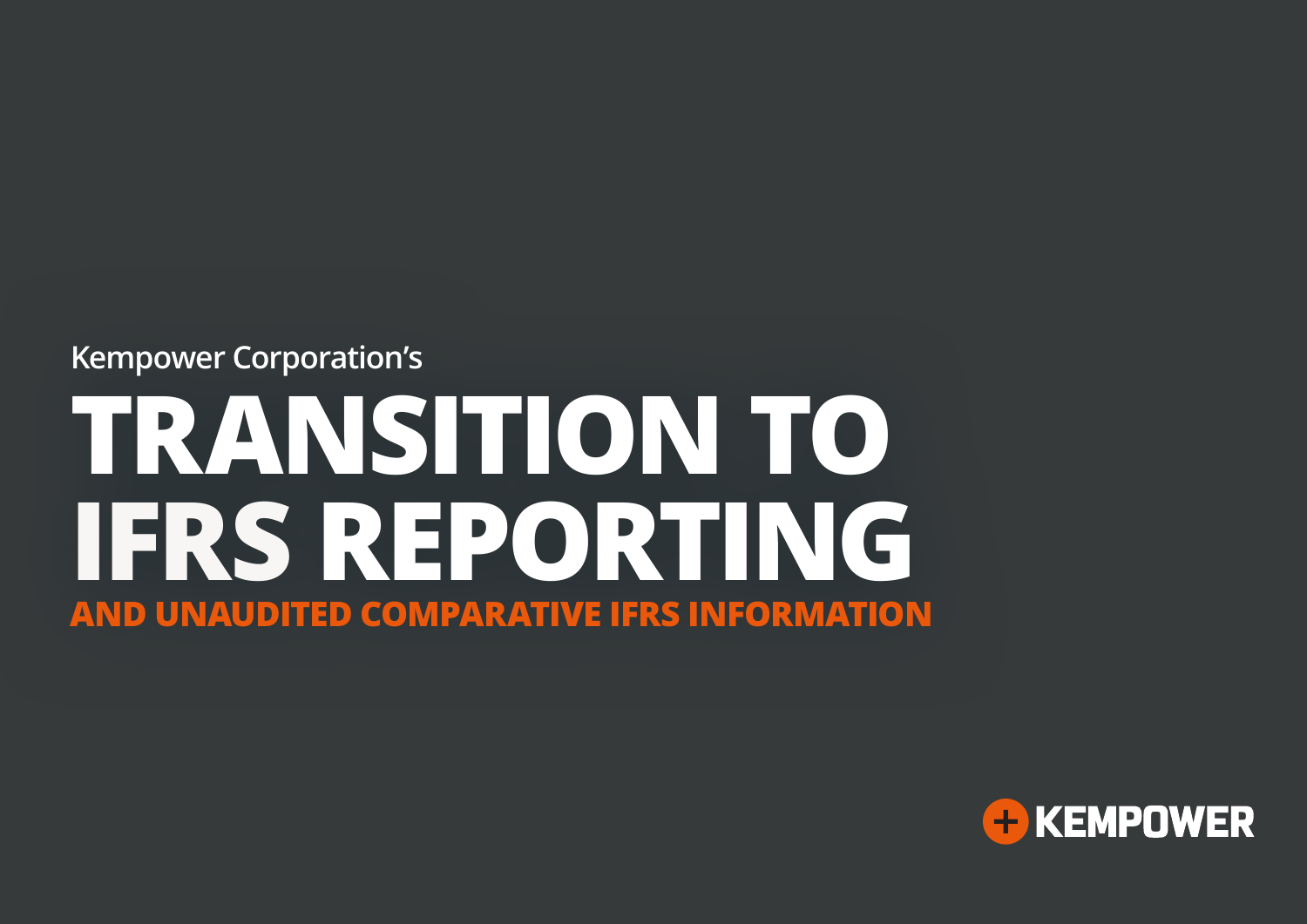## **Kempower Corporation's transition to IFRS reporting and unaudited comparative IFRS information**

Kempower Corporation (together with its subsidiaries "Kempower" or "the Group") transfers from the Finnish Accounting Standards (FAS) to the International Financial Reporting Standards (IFRS). The company expects the adoption of IFRS transition to increase comparability of the financial figures with the other companies in the industry, support the growth strategy of the company and increase the interest for the company among international investors.

Kempower Corporation will publish its first interim financial report in accordance with the IFRS standards for the financial period ending June 30, 2022. The comparative information is presented for the financial year ended December 31, 2021, and comparative period ended June 30, 2021. The transition date for the IFRS reporting is January 1, 2021. Kempower has previously prepared its financial statements in accordance with the Finnish Accounting Standards (FAS).

Kempower has prepared the following unaudited IFRS financial information to provide investors with comparative information for the consolidated statement of comprehensive income, consolidated statement of financial position and Group's key figures as of December 31, 2021, and as of June 30, 2021. In addition, the opening balance sheet for the IFRS transition date January 1, 2021, is presented. The key differences arising from the transition to IFRS reporting compared with FAS reporting are described in the notes of this release.

The most significant impacts from the transition to IFRS reporting:

• The right to use leased assets and a lease liability corresponding to the rents to be paid are recognized in the statement of financial position, which increases long-term assets and lease liabilities. The increase of lease liabilities has an impact on net debt and equity ratio key figures. The

adjustment of rent expense from other operating expenses to instalment of lease liability and interest expense improves cash flow from operating activities and EBITDA key figures.

- Development expenses are accrued over their useful lives when requirements of capitalization under IFRS are met. Depreciation expense is recognized in the consolidated statement of comprehensive income instead of other operating expense, which improves EBITDA key figure. The change in accounting policy has also an impact on investments.
- The IPO related transaction costs directly attributable to the issuance of new shares are deducted from the reserve for invested unrestricted equity in equity. The IPO

#### **IFRS KEY FIGURES**

related transaction costs attributable to existing shares are recognized in other operating expenses. Under FAS reporting all IPO related transaction costs are expensed through the income statement in finance expenses. The change decreases cash flow from operating activities and increases cash flow from financing activities respectively.

The financial information presented in this release is unaudited except for the consolidated income statement for the financial year January 1 – December 31, 2021, and the consolidated balance sheets as of December 31, 2021, and as of December 31, 2020 prepared in accordance with FAS.

| <b>MEUR</b>                         | 1 Jan-30 June 2021 | 1 July-31 Dec 2021 | 1 Jan-31 Dec 2021 |
|-------------------------------------|--------------------|--------------------|-------------------|
| Order backlog                       | 14.9               | 13.7               | 13.7              |
| Order intake                        | 20.1               | 17.3               | 37.4              |
| Revenue                             | 9.0                | 18.4               | 27.4              |
| Revenue growth, %                   | 1,107%             | 633%               | 741%              |
| Gross Margin                        | 4.1                | 8.8                | 12.9              |
| Gross Margin, %                     | 45%                | 48%                | 47%               |
| <b>EBITDA</b>                       | 0.5                | $-0.1$             | 0.5               |
| EBITDA margin, %                    | 6%                 | $-0\%$             | 2%                |
| Operating profit/loss (EBIT)        | 0.0                | $-0.7$             | $-0.7$            |
| EBIT margin, %                      | 0%                 | $-4%$              | $-3%$             |
| Operative EBIT                      | 0.2                | 0.8                | 1.0               |
| Operative EBIT margin, %            | 2%                 | 4%                 | 4%                |
| Profit/loss for the period          | $-0.3$             | 0.5                | 0.3               |
| Equity ratio, %                     | 9%                 | 91%                | 91%               |
| Cash Flow from operating activities | $-4.0$             | 7.4                | 3.4               |
| Investments                         | 0.6                | 1.0                | 1.6               |
| Net Debt                            | 6.1                | $-89.3$            | $-89.3$           |
| Items affecting comparability       | 0.2                | 1.5                | 1.7               |
| Earnings per share, basic, EUR      | $-0.01$            | 0.01               | 0.01              |
| Earnings per share, diluted, EUR    | $-0.01$            | 0.01               | 0.01              |
| Headcount end of period             | 87                 | 136                | 136               |

The definition of the key figures and reconciliations are presented in the notes of this release.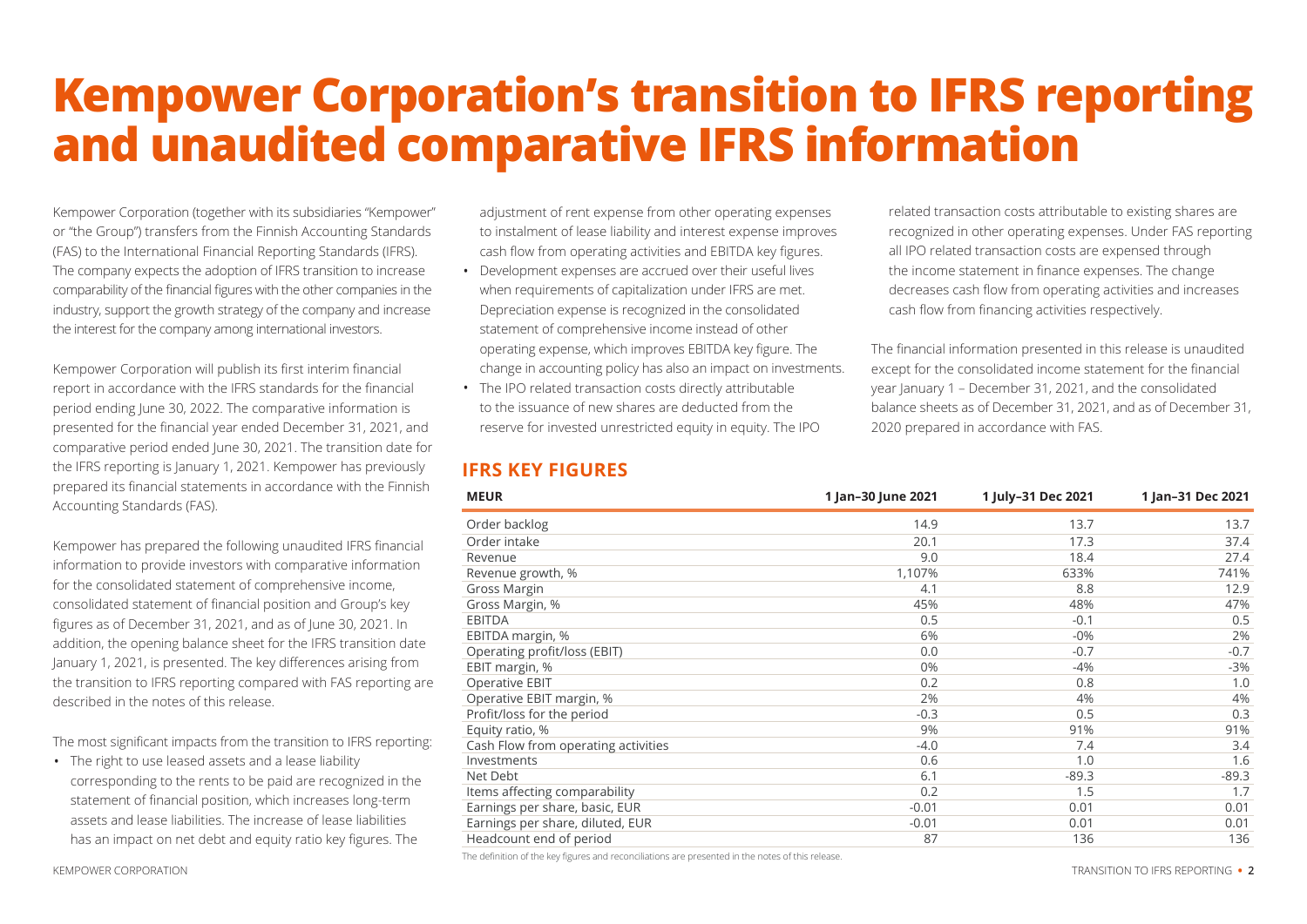## **Consolidated statement of comprehensive income January 1–December 31, 2021**

| <b>MEUR</b>                                                                                   | <b>FAS</b><br>1 Jan-31 Dec<br>2021 | Leases  | Intangible<br>assets,<br>development |        | <b>Financial</b><br>expenses Inventories instruments | benefits | Employee Share-based<br>payments | ifications | <b>Total impact</b><br>Reclass- of transition 1 Jan-31 Dec<br>to IFRS | <b>IFRS</b><br>2021 |
|-----------------------------------------------------------------------------------------------|------------------------------------|---------|--------------------------------------|--------|------------------------------------------------------|----------|----------------------------------|------------|-----------------------------------------------------------------------|---------------------|
| Revenue                                                                                       | 27.4                               |         |                                      |        |                                                      |          |                                  |            | 0.0                                                                   | 27.4                |
| Other operating income                                                                        | 0.3                                |         |                                      |        |                                                      |          |                                  |            | 0.0                                                                   | 0.3                 |
| Materials and services                                                                        | $-13.8$                            |         |                                      | 0.2    |                                                      |          |                                  |            | 0.2                                                                   | $-13.6$             |
| Employee benefits                                                                             | $-7.4$                             |         |                                      |        |                                                      | $-0.0$   | $-0.1$                           |            | $-0.1$                                                                | $-7.5$              |
| Depreciation, amortization and impairment losses                                              | $-0.2$                             | $-0.8$  | $-0.2$                               |        |                                                      |          |                                  |            | $-1.0$                                                                | $-1.1$              |
| Other operating expenses                                                                      | $-5.3$                             | 0.8     |                                      |        | $-1.7$                                               |          |                                  |            | $-0.9$                                                                | $-6.2$              |
| <b>Total operating expenses</b>                                                               | $-26.6$                            | 0.0     | $-0.2$                               | 0.2    | $-1.7$                                               | $-0.0$   | $-0.1$                           | 0.0        | $-1.8$                                                                | $-28.4$             |
| <b>Operating result</b>                                                                       | 1.1                                | $0.0\,$ | $-0.2$                               | 0.2    | $-1.7$                                               | $-0.0$   | $-0.1$                           | 0.0        | $-1.8$                                                                | $-0.7$              |
| Finance income                                                                                | 0.0                                |         |                                      |        |                                                      | 0.0      |                                  |            | 0.0                                                                   | 0.0                 |
| Finance expenses                                                                              | $-6.7$                             | $-0.0$  |                                      |        | 6.6                                                  | $-0.0$   |                                  |            | 6.5                                                                   | $-0.2$              |
| <b>Total finance income and expenses</b>                                                      | $-6.7$                             | $-0.0$  | 0.0                                  | 0.0    | 6.6                                                  | 0.0      | $0.0\,$                          | $0.0\,$    | 6.5                                                                   | $-0.2$              |
| <b>Profit/loss before tax</b>                                                                 | $-5.6$                             | $0.0\,$ | $-0.2$                               | 0.2    | 4.9                                                  | $-0.0$   | $-0.1$                           | $0.0\,$    | 4.8                                                                   | $-0.9$              |
| Income tax                                                                                    | $-0.1$                             |         |                                      |        |                                                      |          |                                  |            | 0.0                                                                   | $-0.1$              |
| Changes in deferred taxes                                                                     | 1.2                                | $0.0\,$ | 0.0                                  | $-0.0$ | 0.0                                                  | 0.0      |                                  |            | 0.0                                                                   | 1.2                 |
| <b>Total income taxes</b>                                                                     | 1.1                                | $0.0\,$ | 0.0                                  | $-0.0$ | 0.0                                                  | 0.0      | 0.0                              | 0.0        | 0.0                                                                   | 1.1                 |
| Profit/loss for the period                                                                    | $-4.5$                             | 0.0     | $-0.2$                               | 0.2    | 4.9                                                  | $-0.0$   | $-0.1$                           | 0.0        | 4.8                                                                   | 0.3                 |
| Profit/loss for the period attributable to the equity holders of the Company                  | $-4.5$                             | 0.0     | $-0.2$                               | 0.2    | 4.9                                                  | $-0.0$   | $-0.1$                           | 0.0        | 4.8                                                                   | 0.3                 |
| Other comprehensive income for the period                                                     |                                    |         |                                      |        |                                                      |          |                                  |            |                                                                       |                     |
| Items that may be subsequently reclassified to profit or loss                                 |                                    |         |                                      |        |                                                      |          |                                  |            |                                                                       |                     |
| <b>Translation difference</b>                                                                 | $0.0\,$                            |         |                                      |        |                                                      |          |                                  |            | 0.0                                                                   | 0.0                 |
| Other comprehensive income, that will not be reclassified to profit or loss                   |                                    |         |                                      |        |                                                      |          |                                  |            |                                                                       |                     |
| Remeasurement of defined benefit plan                                                         |                                    |         |                                      |        |                                                      | 0.0      |                                  |            | 0.0                                                                   | 0.0                 |
| Taxes                                                                                         |                                    |         |                                      |        |                                                      | $-0.0$   |                                  |            | $-0.0$                                                                | $-0.0$              |
| Total other comprehensive profit/loss for the period                                          | 0.0                                | $0.0\,$ | 0.0                                  | 0.0    | 0.0                                                  | 0.0      | 0.0                              | 0.0        | 0.0                                                                   | 0.0                 |
| Comprehensive profit/loss for the period                                                      | $-4.5$                             | 0.0     | $-0.2$                               | 0.2    | 4.9                                                  | 0.0      | $-0.1$                           | 0.0        | 4.8                                                                   | 0.3                 |
| Comprehensive profit/loss for the period attributable<br>to the equity holders of the Company | $-4.5$                             | 0.0     | $-0.2$                               | 0.2    | 4.9                                                  | 0.0      | $-0.1$                           | 0.0        | 4.8                                                                   | 0.3                 |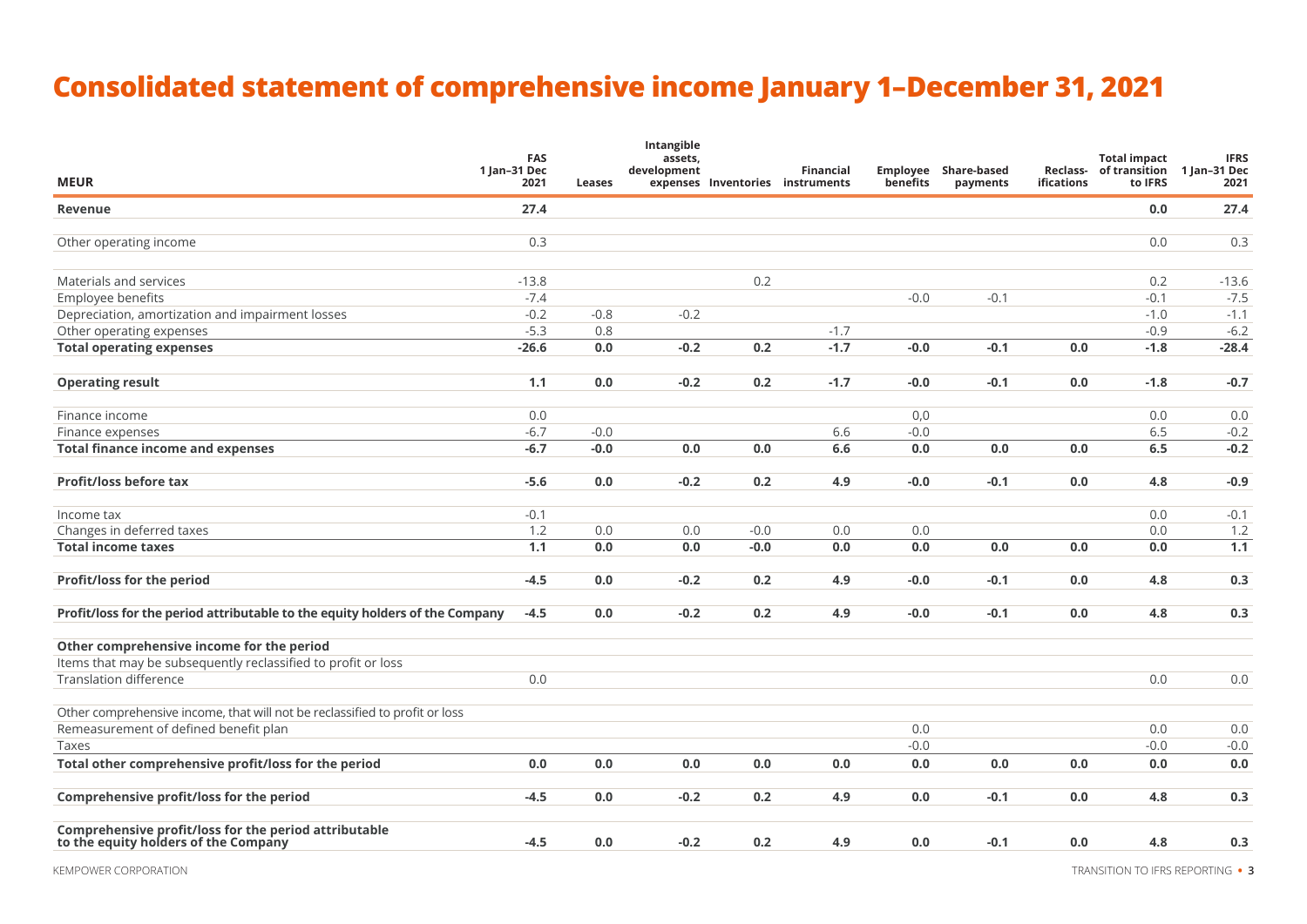## **Consolidated statement of financial position 31 December 2021**

| <b>MEUR</b>                              | <b>FAS</b><br>31 Dec 2021 | Leases  | Intangible<br>assets,<br>development |         | <b>Financial</b><br>expenses Inventories instruments | benefits | <b>Employee Share-based</b><br>payments | ifications | <b>Total impact</b><br>Reclass- of transition<br>to IFRS | <b>IFRS</b><br>31 Dec 2021 |
|------------------------------------------|---------------------------|---------|--------------------------------------|---------|------------------------------------------------------|----------|-----------------------------------------|------------|----------------------------------------------------------|----------------------------|
| <b>ASSETS</b>                            |                           |         |                                      |         |                                                      |          |                                         |            |                                                          |                            |
| <b>Non-current assets</b>                |                           |         |                                      |         |                                                      |          |                                         |            |                                                          |                            |
| Intangible assets                        | 0.4                       |         | 0.7                                  |         |                                                      |          |                                         | 0.0        | 0.7                                                      | 1.1                        |
| Property, plant and equipment            | 1.7                       | 1.1     |                                      |         |                                                      |          |                                         | 0.0        | 1.1                                                      | 2.9                        |
| Non-current receivables                  |                           |         |                                      |         |                                                      | 0,0      |                                         |            | 0,0                                                      | 0,0                        |
| Deferred tax assets                      | 1.3                       | $0.0\,$ |                                      |         | 0.0                                                  |          |                                         |            | 0.0                                                      | 1.3                        |
| <b>Total non-current assets</b>          | 3.4                       | 1.1     | 0.7                                  | $0.0\,$ | $0.0\,$                                              | $0.0\,$  | 0.0                                     | 0.0        | 1.8                                                      | 5.2                        |
| <b>Current assets</b>                    |                           |         |                                      |         |                                                      |          |                                         |            |                                                          |                            |
| Inventories                              | 6.1                       |         |                                      | 0.2     |                                                      |          |                                         |            | 0.2                                                      | 6.4                        |
| Trade receivables                        | 4.7                       |         |                                      |         | $0.0\,$                                              |          |                                         |            | 0.0                                                      | 4.7                        |
| Prepaid expenses and accrued income      | 1.9                       |         |                                      |         |                                                      |          |                                         |            | 0.0                                                      | 1.9                        |
| Cash and cash equivalents                | 90.4                      |         |                                      |         |                                                      |          |                                         |            | 0.0                                                      | 90.4                       |
| <b>Total current assets</b>              | 103.0                     | 0.0     | 0.0                                  | 0.2     | 0.0                                                  | 0.0      | 0.0                                     | 0.0        | 0.2                                                      | 103.3                      |
| <b>TOTAL ASSETS</b>                      | 106.4                     | 1.1     | 0.7                                  | $0.2\,$ | 0.0                                                  | 0.0      | 0.0                                     | 0.0        | 2.1                                                      | 108.5                      |
| <b>EQUITY AND LIABILITIES</b>            |                           |         |                                      |         |                                                      |          |                                         |            |                                                          |                            |
| <b>Equity</b>                            |                           |         |                                      |         |                                                      |          |                                         |            |                                                          |                            |
| Share capital                            | 0.1                       |         |                                      |         |                                                      |          |                                         |            | 0.0                                                      | 0.1                        |
| Reserve for invested unrestricted equity | 100.6                     |         |                                      |         | $-4.9$                                               |          |                                         |            | $-4.9$                                                   | 95.7                       |
| Retained earnings                        | 0.6                       | $0.0\,$ | 0.8                                  | 0.0     |                                                      | 0.0      | 0.1                                     |            | 0.9                                                      | 1.5                        |
| Profit/loss for the period               | $-4.5$                    | $0.0\,$ | $-0.2$                               | 0.2     | 4.9                                                  | 0.0      | $-0.1$                                  |            | 4.8                                                      | 0.3                        |
| <b>Total equity</b>                      | 96.7                      | 0.0     | 0.6                                  | 0.2     | 0.0                                                  | 0.0      | 0.0                                     | 0.0        | 0.8                                                      | 97.5                       |
| <b>Non-current liabilities</b>           |                           |         |                                      |         |                                                      |          |                                         |            |                                                          |                            |
| Lease liabilities                        | $0.0\,$                   | 0.5     |                                      |         |                                                      |          |                                         |            | 0.5                                                      | 0.5                        |
| Provisions                               | 0.2                       |         |                                      |         |                                                      |          |                                         |            | 0.0                                                      | 0.2                        |
| Deferred tax liabilities                 | 0.1                       |         | 0.1                                  | 0.0     |                                                      | 0.0      |                                         |            | 0.2                                                      | 0.3                        |
| <b>Total non-current liabilities</b>     | 0.3                       | 0.5     | 0.1                                  | 0.0     | 0.0                                                  | 0.0      | 0.0                                     | 0.0        | 0.7                                                      | 1.0                        |
| <b>Current liabilities</b>               |                           |         |                                      |         |                                                      |          |                                         |            |                                                          |                            |
| Lease liabilities                        | 0.0                       | 0.6     |                                      |         |                                                      |          |                                         |            | 0.6                                                      | 0.6                        |
| Advance payments                         | 0.8                       |         |                                      |         |                                                      |          |                                         |            | 0.0                                                      | 0.8                        |
| Trade payables                           | 5.5                       |         |                                      |         |                                                      |          |                                         |            | 0.0                                                      | 5.5                        |
| Other liabilities                        | 0.6                       |         |                                      |         |                                                      |          |                                         |            | 0.0                                                      | 0.6                        |
| Accruals and deferred income             | 2.5                       |         |                                      |         |                                                      |          |                                         |            | 0.0                                                      | 2.5                        |
| <b>Total current liabilities</b>         | 9.4                       | 0.6     | 0.0                                  | 0.0     | 0.0                                                  | 0.0      | 0.0                                     | 0.0        | 0.6                                                      | 10.0                       |
| <b>Total liabilities</b>                 | 9.7                       | 1.1     | 0.1                                  | 0.0     | 0.0                                                  | 0.0      | 0.0                                     | 0.0        | 1.3                                                      | 11.0                       |
| <b>TOTAL EQUITY AND LIABILITIES</b>      | 106.4                     | 1.1     | 0.7                                  | 0.2     | 0.0                                                  | 0.0      | 0.0                                     | 0.0        | 2.1                                                      | 108.5                      |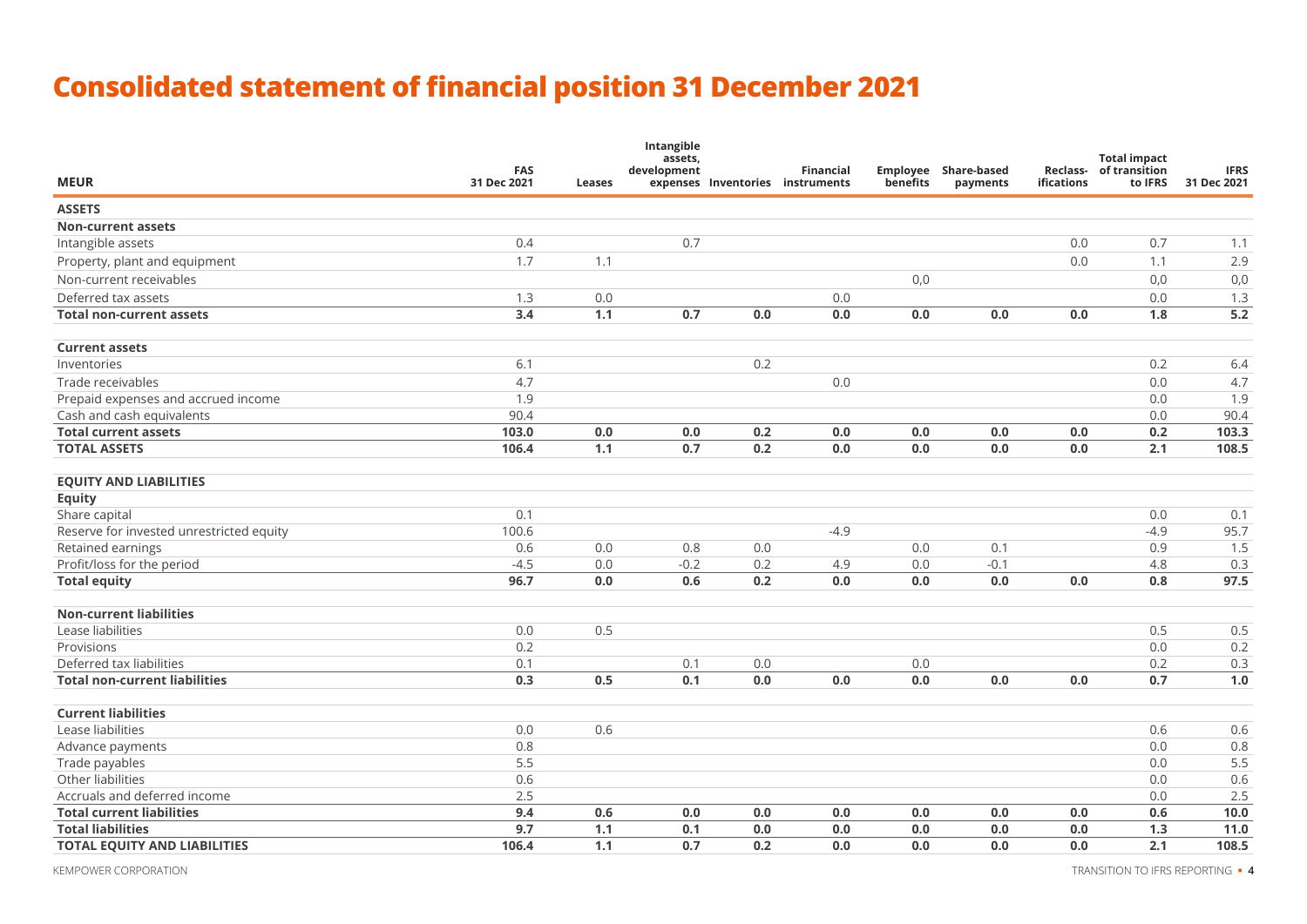## **Consolidated statement of comprehensive income January 1–June 30, 2021**

| <b>MEUR</b>                                                                                   | <b>FAS</b><br>1 Jan-30 Jun<br>2021 | Leases  | Intangible<br>assets,<br>development |        | <b>Financial</b><br>expenses Inventories instruments | Employee<br>benefits | Share-based<br>payments | ifications | <b>Total impact</b><br>Reclass- of transition<br>to IFRS | <b>IFRS</b><br>1 Jan-30 Jun<br>2021 |
|-----------------------------------------------------------------------------------------------|------------------------------------|---------|--------------------------------------|--------|------------------------------------------------------|----------------------|-------------------------|------------|----------------------------------------------------------|-------------------------------------|
| Revenue                                                                                       | 9.0                                |         |                                      |        |                                                      |                      |                         |            | 0.0                                                      | 9.0                                 |
| Materials and services                                                                        | $-4.7$                             |         |                                      | 0.1    |                                                      |                      |                         |            | 0.1                                                      | $-4.6$                              |
| Employee benefits                                                                             | $-2.4$                             |         |                                      |        |                                                      |                      |                         |            | 0.0                                                      | $-2.4$                              |
| Depreciation, amortization and impairment losses                                              | $-0.1$                             | $-0.3$  | $-0.1$                               |        |                                                      |                      |                         |            | $-0.4$                                                   | $-0.5$                              |
| Other operating expenses                                                                      | $-1.8$                             | 0.3     |                                      |        | 0.0                                                  |                      |                         |            | 0.3                                                      | $-1.5$                              |
| <b>Total operating expenses</b>                                                               | $-9.0$                             | $0.0\,$ | $-0.1$                               | 0.1    | 0.0                                                  | 0.0                  | 0.0                     | 0.0        | 0.0                                                      | $-9.0$                              |
| <b>Operating result</b>                                                                       | 0.0                                | $0.0\,$ | $-0.1$                               | 0.1    | 0.0                                                  | 0.0                  | 0.0                     | 0.0        | 0.0                                                      | 0.0                                 |
| Finance income                                                                                | 0.0                                |         |                                      |        |                                                      |                      |                         |            | 0.0                                                      | 0.0                                 |
| Finance expenses                                                                              | $-0.2$                             | $-0.0$  |                                      |        |                                                      |                      |                         |            | $-0.0$                                                   | $-0.2$                              |
| <b>Total finance income and expenses</b>                                                      | $-0.2$                             | $-0.0$  | 0.0                                  | 0.0    | 0.0                                                  | 0.0                  | 0.0                     | 0.0        | 0.0                                                      | $-0.2$                              |
| <b>Profit/loss before tax</b>                                                                 | $-0.3$                             | 0.0     | $-0.1$                               | 0.1    | 0.0                                                  | 0.0                  | $0.0\,$                 | 0.0        | 0.0                                                      | $-0.3$                              |
| Income tax                                                                                    | 0.0                                |         |                                      |        |                                                      |                      |                         |            | 0.0                                                      | 0.0                                 |
| Changes in deferred taxes                                                                     | 0.0                                | 0.0     | 0.0                                  | $-0.0$ | 0.0                                                  |                      |                         | $-0.0$     | 0.0                                                      | 0.0                                 |
| <b>Total income taxes</b>                                                                     | 0.0                                | 0.0     | 0.0                                  | 0.0    | 0.0                                                  | 0.0                  | 0.0                     | 0.0        | 0.0                                                      | 0.0                                 |
| Profit/loss for the period                                                                    | $-0.3$                             | 0.0     | $-0.1$                               | 0.1    | 0.0                                                  | 0.0                  | $0.0\,$                 | 0.0        | 0.0                                                      | $-0.3$                              |
| Profit/loss for the period attributable to the equity holders of the Company                  | $-0.3$                             | 0.0     | $-0.1$                               | 0.1    | 0.0                                                  | 0.0                  | 0.0                     | 0.0        | 0.0                                                      | $-0.3$                              |
| Other comprehensive income for the period                                                     |                                    |         |                                      |        |                                                      |                      |                         |            |                                                          |                                     |
| Items that may be subsequently reclassified to profit or loss                                 |                                    |         |                                      |        |                                                      |                      |                         |            |                                                          |                                     |
| <b>Translation difference</b>                                                                 | 0.0                                |         |                                      |        |                                                      |                      |                         |            | 0.0                                                      | 0.0                                 |
| Total other comprehensive profit/loss for the period                                          | 0.0                                | 0.0     | 0.0                                  | 0.0    | 0.0                                                  | 0.0                  | 0.0                     | 0.0        | 0.0                                                      | 0.0                                 |
| Comprehensive profit/loss for the period                                                      | $-0.3$                             | 0.0     | $-0.1$                               | 0.1    | 0.0                                                  | 0.0                  | $0.0\,$                 | 0.0        | 0.0                                                      | $-0.3$                              |
| Comprehensive profit/loss for the period attributable to the<br>equity holders of the Company | $-0.3$                             | 0.0     | $-0.1$                               | 0.1    | 0.0                                                  | 0.0                  | 0.0                     | 0.0        | 0.0                                                      | $-0.3$                              |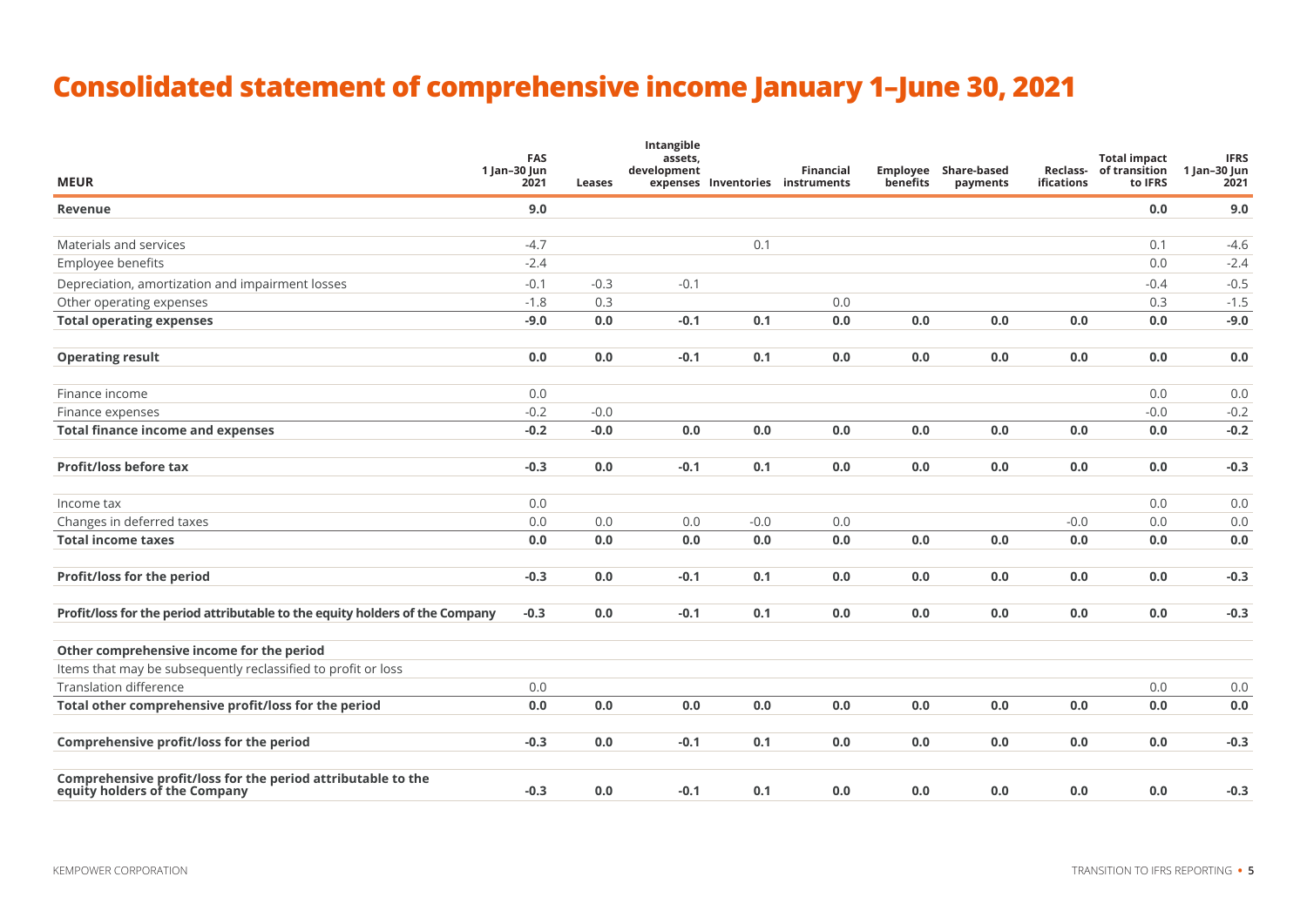## **Consolidated statement of comprehensive income July 1–December 31, 2021**

| <b>MEUR</b>                                                                                   | <b>FAS</b><br>1 Jul-31 Dec<br>2021 | Leases  | Intangible<br>assets,<br>development |        | <b>Financial</b><br>expenses Inventories instruments | benefits | <b>Employee Share-based</b><br>payments | ifications | <b>Total impact</b><br>Reclass- of transition<br>to IFRS | <b>IFRS</b><br>1 Jul-31 Dec<br>2021 |
|-----------------------------------------------------------------------------------------------|------------------------------------|---------|--------------------------------------|--------|------------------------------------------------------|----------|-----------------------------------------|------------|----------------------------------------------------------|-------------------------------------|
| Revenue                                                                                       | 18.4                               |         |                                      |        |                                                      |          |                                         |            | 0.0                                                      | 18.4                                |
| <b>Other operating income</b>                                                                 | 0.3                                |         |                                      |        |                                                      |          |                                         |            | 0.0                                                      | 0.3                                 |
| Materials and services                                                                        | $-9.1$                             |         |                                      | 0.1    |                                                      |          |                                         |            | 0.1                                                      | $-9.0$                              |
| Employee benefits                                                                             | $-4.9$                             |         |                                      |        |                                                      | $-0.0$   | $-0.1$                                  |            | $-0.1$                                                   | $-5.0$                              |
| Depreciation, amortization and impairment losses                                              | $-0.1$                             | $-0.4$  | $-0.1$                               |        |                                                      |          |                                         |            | $-0.5$                                                   | $-0.6$                              |
| Other operating expenses                                                                      | $-3.5$                             | 0.4     |                                      |        | $-1.7$                                               |          |                                         |            | $-1.2$                                                   | $-4.7$                              |
| <b>Total operating expenses</b>                                                               | $-17.6$                            | 0.0     | $-0.1$                               | 0.1    | $-1.7$                                               | $-0.0$   | $-0.1$                                  | 0.0        | $-1.8$                                                   | $-19.4$                             |
| <b>Operating result</b>                                                                       | 1.1                                | 0.0     | $-0.1$                               | 0.1    | $-1.7$                                               | $-0.0$   | $-0.1$                                  | 0.0        | $-1.8$                                                   | $-0.7$                              |
| Finance income                                                                                | 0.0                                |         |                                      |        |                                                      | 0.0      |                                         |            | 0.0                                                      | 0.0                                 |
| Finance expenses                                                                              | $-6.5$                             | $-0.0$  |                                      |        | 6.6                                                  | $-0.0$   |                                         |            | 6.5                                                      | 0.1                                 |
| <b>Total finance income and expenses</b>                                                      | $-6.5$                             | $-0.0$  | 0.0                                  | 0.0    | 6.6                                                  | 0.0      | 0.0                                     | 0.0        | 6.5                                                      | 0.1                                 |
| Profit/loss before tax                                                                        | $-5.4$                             | 0.0     | $-0.1$                               | 0.1    | 4.9                                                  | $-0.0$   | $-0.1$                                  | 0.0        | 4.8                                                      | $-0.6$                              |
| Income tax                                                                                    | $-0.1$                             |         |                                      |        |                                                      |          |                                         |            | 0.0                                                      | $-0.1$                              |
| Changes in deferred taxes                                                                     | 1.2                                | $0.0\,$ | 0.0                                  | $-0.0$ | 0.0                                                  | 0.0      |                                         | $0.0\,$    | $0.0\,$                                                  | 1.2                                 |
| <b>Total income taxes</b>                                                                     | 1.1                                | 0.0     | 0.0                                  | 0.0    | 0.0                                                  | 0.0      | 0.0                                     | 0.0        | 0.0                                                      | 1.2                                 |
| Profit/loss for the period                                                                    | $-4.3$                             | 0.0     | $-0.1$                               | 0.1    | 4.9                                                  | $-0.0$   | $-0.1$                                  | 0.0        | 4.8                                                      | 0.5                                 |
| Profit/loss for the period attributable to the equity holders of the Company                  | $-4.3$                             | 0.0     | $-0.1$                               | 0.1    | 4.9                                                  | $-0.0$   | $-0.1$                                  | 0.0        | 4.8                                                      | 0.5                                 |
| Other comprehensive income for the period                                                     |                                    |         |                                      |        |                                                      |          |                                         |            |                                                          |                                     |
| Items that may be subsequently reclassified to profit or loss                                 |                                    |         |                                      |        |                                                      |          |                                         |            |                                                          |                                     |
| <b>Translation difference</b>                                                                 | 0.0                                |         |                                      |        |                                                      |          |                                         |            | 0.0                                                      | 0.0                                 |
| Other comprehensive income, that will not be reclassified to profit or loss                   |                                    |         |                                      |        |                                                      |          |                                         |            |                                                          |                                     |
| Remeasurement of defined benefit plan                                                         |                                    |         |                                      |        |                                                      | 0.0      |                                         |            | 0.0                                                      | 0.0                                 |
| Taxes                                                                                         |                                    |         |                                      |        |                                                      | $-0.0$   |                                         |            | $-0.0$                                                   | $-0.0$                              |
| Total other comprehensive profit/loss for the period                                          | 0.0                                | 0.0     | 0.0                                  | 0.0    | 0.0                                                  | 0.0      | 0.0                                     | 0.0        | 0.0                                                      | 0.0                                 |
| Comprehensive profit/loss for the period                                                      | $-4.3$                             | 0.0     | $-0.1$                               | 0.1    | 4.9                                                  | 0.0      | $-0.1$                                  | 0.0        | 4.8                                                      | 0.5                                 |
| Comprehensive profit/loss for the period attributable<br>to the equity holders of the Company | $-4.3$                             | 0.0     | $-0.1$                               | 0.1    | 4.9                                                  | 0.0      | $-0.1$                                  | 0.0        | 4.8                                                      | 0.5                                 |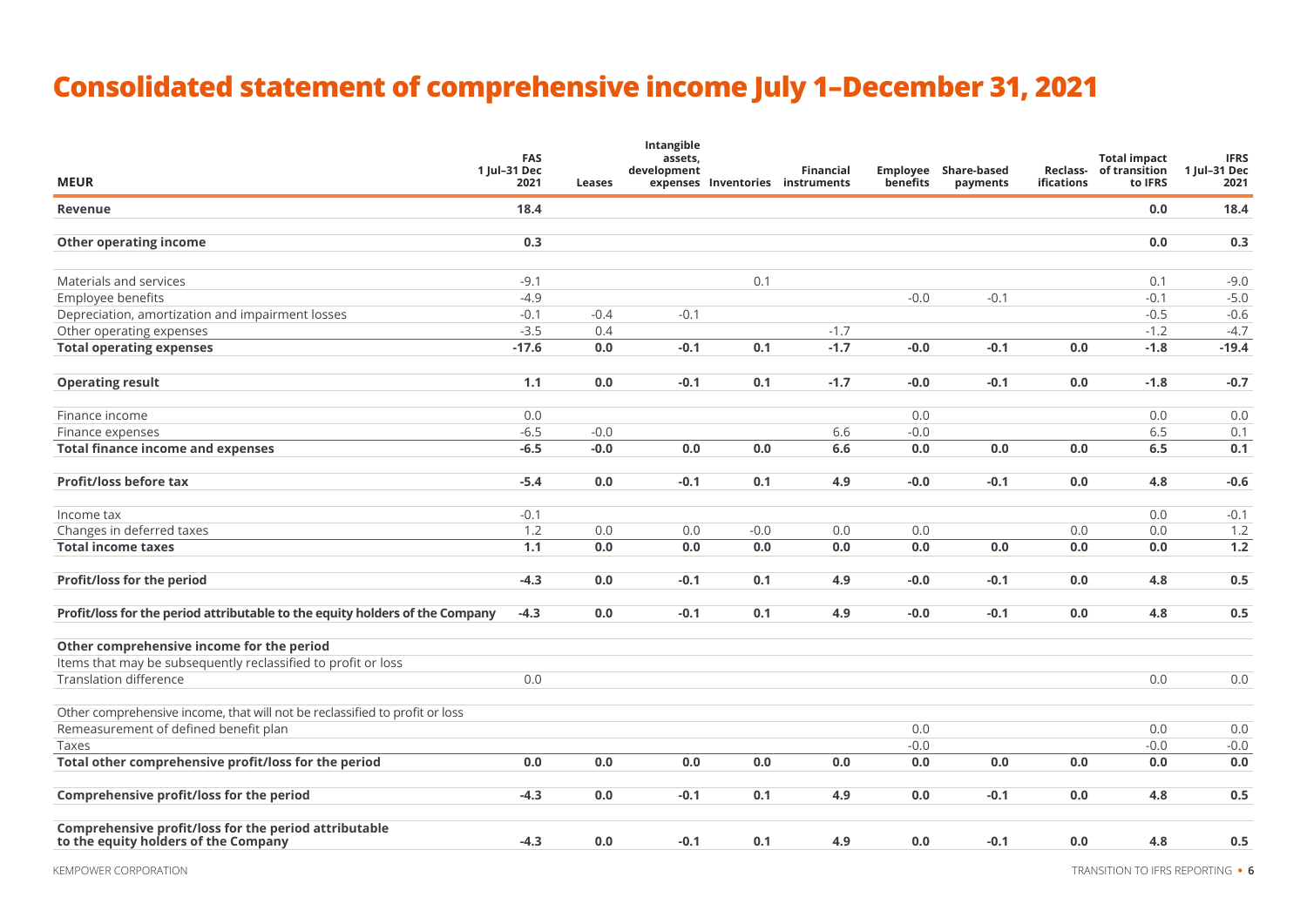## **Consolidated statement of financial position 30 June 2021**

| <b>MEUR</b>                              | <b>FAS</b><br>30 June 2021 | <b>Leases</b> | Intangible<br>assets,<br>development |         | <b>Financial</b><br>expenses Inventories instruments | benefits | Employee Share-based<br>payments | ifications | <b>Total impact</b><br>Reclass- of transition<br>to IFRS | <b>IFRS</b><br>30 June 2021 |
|------------------------------------------|----------------------------|---------------|--------------------------------------|---------|------------------------------------------------------|----------|----------------------------------|------------|----------------------------------------------------------|-----------------------------|
| <b>ASSETS</b>                            |                            |               |                                      |         |                                                      |          |                                  |            |                                                          |                             |
| <b>Non-current assets</b>                |                            |               |                                      |         |                                                      |          |                                  |            |                                                          |                             |
| Intangible assets                        | 0.2                        |               | 0.9                                  |         |                                                      |          |                                  | 0.0        | 0.8                                                      | 1.0                         |
| Property, plant and equipment            | 1.0                        | 0.9           |                                      |         |                                                      |          |                                  | 0.0        | 0.9                                                      | 1.9                         |
| Deferred tax assets                      | $0.0\,$                    | $0.0\,$       |                                      |         | 0.0                                                  |          |                                  |            | 0.0                                                      | 0.0                         |
| <b>Total non-current assets</b>          | $1.2$                      | 0.9           | 0.9                                  | 0.0     | 0.0                                                  | 0.0      | 0.0                              | 0.0        | 1.7                                                      | 2.9                         |
| <b>Current assets</b>                    |                            |               |                                      |         |                                                      |          |                                  |            |                                                          |                             |
| Inventories                              | 3.8                        |               |                                      | 0.2     |                                                      |          |                                  |            | 0.2                                                      | 3.9                         |
| Trade receivables                        | 5.1                        |               |                                      |         | 0.0                                                  |          |                                  |            | $0.0\,$                                                  | 5.1                         |
| Other receivables                        | 0.0                        |               |                                      |         |                                                      |          |                                  |            | 0.0                                                      | 0.0                         |
| Prepaid expenses and accrued income      | 0.6                        |               |                                      |         |                                                      |          |                                  |            | 0.0                                                      | 0.6                         |
| Cash and cash equivalents                | 0.7                        |               |                                      |         |                                                      |          |                                  |            | $0.0\,$                                                  | 0.7                         |
| <b>Total current assets</b>              | 10.2                       | 0.0           | 0.0                                  | 0.2     | 0.0                                                  | 0.0      | 0.0                              | 0.0        | 0.2                                                      | 10.4                        |
| <b>TOTAL ASSETS</b>                      | 11.4                       | 0.9           | 0.9                                  | $0.2\,$ | 0.0                                                  | 0.0      | 0.0                              | 0.0        | 1.9                                                      | 13.3                        |
| <b>EQUITY AND LIABILITIES</b>            |                            |               |                                      |         |                                                      |          |                                  |            |                                                          |                             |
| <b>Equity</b>                            |                            |               |                                      |         |                                                      |          |                                  |            |                                                          |                             |
| Share capital                            | 0.0                        |               |                                      |         |                                                      |          |                                  |            | 0.0                                                      | 0.0                         |
| Reserve for invested unrestricted equity | 0.0                        |               |                                      |         |                                                      |          |                                  |            | $0.0\,$                                                  | 0.0                         |
| Retained earnings                        | 0.6                        |               | 0.8                                  |         |                                                      |          | 0.0                              | 0.0        | 0.8                                                      | 1.4                         |
| Profit/loss for the period               | $-0.3$                     | 0.0           | $-0.1$                               | 0.1     | 0.0                                                  |          | 0.0                              |            | 0.0                                                      | $-0.3$                      |
| <b>Total equity</b>                      | 0.4                        | 0.0           | 0.7                                  | 0.1     | 0.0                                                  | 0.0      | 0.0                              | 0.0        | 0.8                                                      | 1.2                         |
| <b>Non-current liabilities</b>           |                            |               |                                      |         |                                                      |          |                                  |            |                                                          |                             |
| Borrowings                               | $6.0\,$                    |               |                                      |         |                                                      |          |                                  |            | 0.0                                                      | 6.0                         |
| Lease liabilities                        | 0.0                        | 0.4           |                                      |         |                                                      |          |                                  |            | 0.4                                                      | 0.4                         |
| Provisions                               | 0.1                        |               |                                      |         |                                                      |          |                                  |            | 0.0                                                      | 0.1                         |
| Deferred tax liabilities                 | $0.0\,$                    |               | 0.2                                  | $0.0\,$ |                                                      |          |                                  |            | 0.2                                                      | 0.2                         |
| <b>Total non-current liabilities</b>     | 6.1                        | 0.4           | 0.2                                  | 0.0     | 0.0                                                  | 0.0      | 0.0                              | 0.0        | 0.6                                                      | 6.7                         |
| <b>Current liabilities</b>               |                            |               |                                      |         |                                                      |          |                                  |            |                                                          |                             |
| Lease liabilities                        | 0.0                        | 0.5           |                                      |         |                                                      |          |                                  |            | 0.5                                                      | 0.5                         |
| Advance payments                         | 0.4                        |               |                                      |         |                                                      |          |                                  |            | 0.0                                                      | 0.4                         |
| Trade payables                           | 3.0                        |               |                                      |         |                                                      |          |                                  |            | 0.0                                                      | 3.0                         |
| Other liabilities                        | 0.3                        |               |                                      |         |                                                      |          |                                  |            | $0.0\,$                                                  | 0.3                         |
| Accruals and deferred income             | 1.3                        |               |                                      |         |                                                      |          |                                  |            | 0.0                                                      | 1.3                         |
| <b>Total current liabilities</b>         | 4.9                        | 0.5           | 0.0                                  | 0.0     | 0.0                                                  | 0.0      | 0.0                              | 0.0        | 0.5                                                      | 5.4                         |
| <b>Total liabilities</b>                 | 11.0                       | 0.9           | 0.2                                  | 0.0     | 0.0                                                  | 0.0      | 0.0                              | 0.0        | 1.1                                                      | 12.1                        |
| <b>TOTAL EQUITY AND LIABILITIES</b>      | 11.4                       | 0.9           | 0.9                                  | 0.1     | 0.0                                                  | 0.0      | 0.0                              | 0.0        | 1.9                                                      | 13.3                        |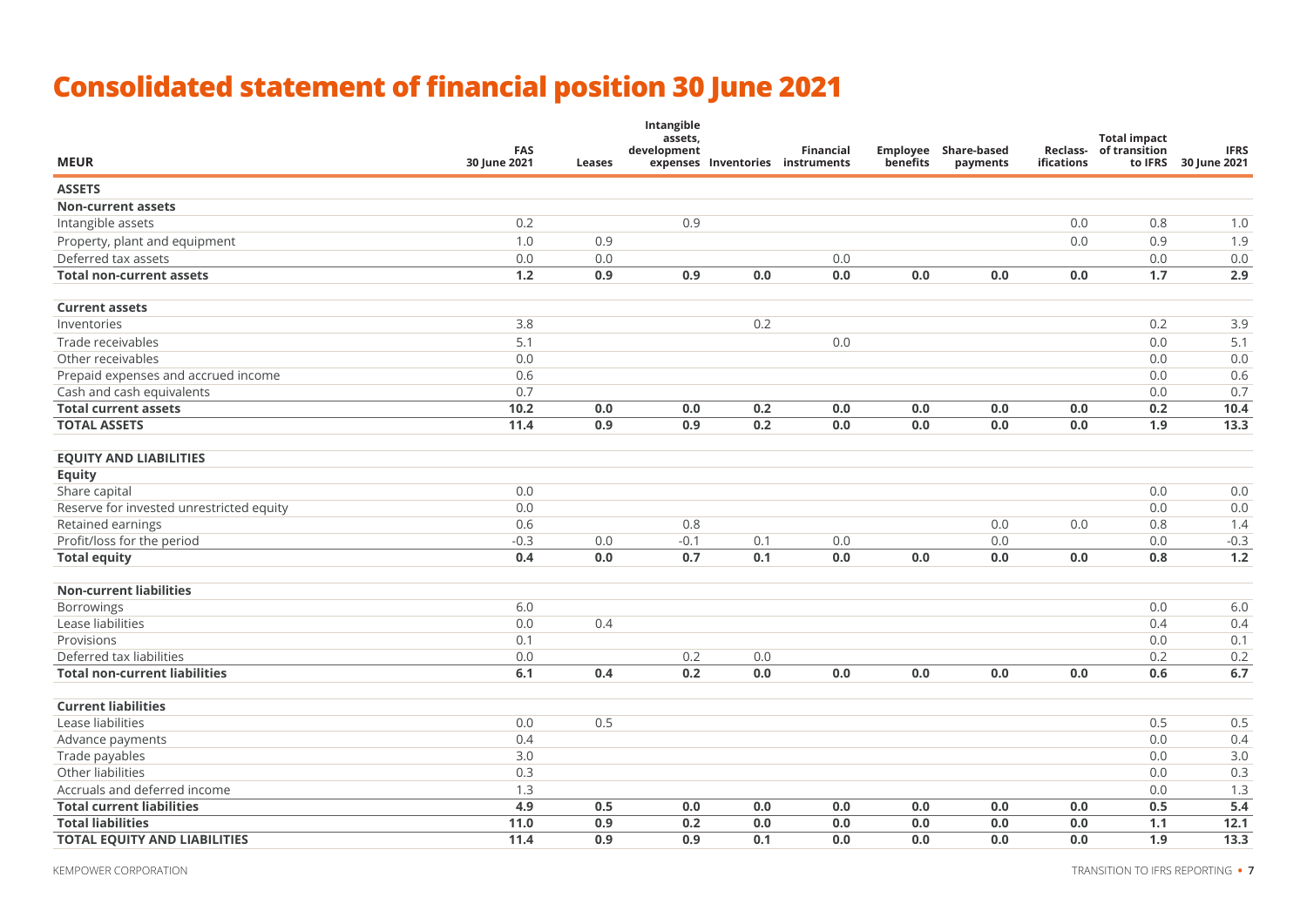## **Consolidated statement of financial position on the transition date January 1, 2021**

| <b>MEUR</b>                              | <b>FAS</b><br>1 Jan 2021 | Leases | Intangible<br>assets,<br>development |         | <b>Financial</b><br>expenses Inventories instruments | benefits | Employee Share-based<br>payments | ifications | <b>Total impact</b><br>Reclass- of transition<br>to IFRS | <b>IFRS</b><br>1 Jan 2021 |
|------------------------------------------|--------------------------|--------|--------------------------------------|---------|------------------------------------------------------|----------|----------------------------------|------------|----------------------------------------------------------|---------------------------|
| <b>ASSETS</b>                            |                          |        |                                      |         |                                                      |          |                                  |            |                                                          |                           |
| <b>Non-current assets</b>                |                          |        |                                      |         |                                                      |          |                                  |            |                                                          |                           |
| Intangible assets                        | 0.2                      |        | 1.0                                  |         |                                                      |          |                                  | 0.0        | 0.9                                                      | 1.1                       |
| Property, plant and equipment            | 0.5                      | 1.1    |                                      |         |                                                      |          |                                  | $0.0\,$    | 1.1                                                      | 1.6                       |
| Deferred tax assets                      | 0.0                      | 0.0    |                                      |         | 0.0                                                  |          |                                  |            | 0.0                                                      | 0.0                       |
| <b>Total non-current assets</b>          | 0.7                      | 1.1    | 1.0                                  | $0.0\,$ | 0.0                                                  | 0.0      | 0.0                              | 0.0        | 2.1                                                      | 2.7                       |
| <b>Current assets</b>                    |                          |        |                                      |         |                                                      |          |                                  |            |                                                          |                           |
| Inventories                              | 1.3                      |        |                                      | 0.1     |                                                      |          |                                  |            | 0.1                                                      | 1.3                       |
| Trade receivables                        | 0.8                      |        |                                      |         | 0.0                                                  |          |                                  |            | 0.0                                                      | 0.8                       |
| Other receivables                        | 2.5                      |        |                                      |         |                                                      |          |                                  |            | 0.0                                                      | 2.5                       |
| Prepaid expenses and accrued income      | 0.4                      |        |                                      |         |                                                      |          |                                  |            | 0.0                                                      | 0.4                       |
| Cash and cash equivalents                | 0.5                      |        |                                      |         |                                                      |          |                                  |            | 0.0                                                      | 0.5                       |
| <b>Total current assets</b>              | 5.6                      | 0.0    | 0.0                                  | 0.1     | 0.0                                                  | 0.0      | 0.0                              | 0.0        | 0.1                                                      | 5.6                       |
| <b>TOTAL ASSETS</b>                      | $6.2$                    | $1.1$  | 1.0                                  | 0.1     | 0.0                                                  | 0.0      | 0.0                              | 0.0        | 2.1                                                      | 8.4                       |
| <b>EQUITY AND LIABILITIES</b>            |                          |        |                                      |         |                                                      |          |                                  |            |                                                          |                           |
| <b>Equity</b>                            |                          |        |                                      |         |                                                      |          |                                  |            |                                                          |                           |
| Share capital                            | 0.0                      |        |                                      |         |                                                      |          |                                  |            | 0.0                                                      | 0.0                       |
| Reserve for invested unrestricted equity | 0.0                      |        |                                      |         |                                                      |          |                                  |            | 0.0                                                      | 0.0                       |
| Retained earnings                        | 0.4                      |        | 0.8                                  | $0.0\,$ |                                                      |          |                                  | 0.0        | 0.8                                                      | 1.3                       |
| Profit/loss for the period               | 0.2                      |        |                                      |         |                                                      |          |                                  |            | 0.0                                                      | 0.2                       |
| <b>Total equity</b>                      | 0.6                      | 0.0    | 0.8                                  | 0.0     | 0.0                                                  | 0.0      | 0.0                              | 0.0        | 0.8                                                      | 1.4                       |
| <b>Non-current liabilities</b>           |                          |        |                                      |         |                                                      |          |                                  |            |                                                          |                           |
| Borrowings                               | 3.4                      |        |                                      |         |                                                      |          |                                  |            | 0.0                                                      | 3.4                       |
| Lease liabilities                        | 0.0                      | 0.6    |                                      |         |                                                      |          |                                  |            | 0.6                                                      | 0.6                       |
| Provisions                               | 0.1                      |        |                                      |         |                                                      |          |                                  |            | 0.0                                                      | 0.1                       |
| Deferred tax liabilities                 | $0.0\,$                  |        | 0.2                                  | 0.0     |                                                      |          |                                  |            | 0.2                                                      | 0.2                       |
| <b>Total non-current liabilities</b>     | 3.5                      | 0.6    | 0.2                                  | $0.0\,$ | 0.0                                                  | 0.0      | 0.0                              | $0.0\,$    | 0.8                                                      | 4.2                       |
| <b>Current liabilities</b>               |                          |        |                                      |         |                                                      |          |                                  |            |                                                          |                           |
| Lease liabilities                        | $0.0\,$                  | 0.5    |                                      |         |                                                      |          |                                  |            | 0.5                                                      | 0.5                       |
| Advance payments                         | 0.2                      |        |                                      |         |                                                      |          |                                  |            | 0.0                                                      | 0.2                       |
| Trade payables                           | 1.2                      |        |                                      |         |                                                      |          |                                  |            | 0.0                                                      | 1.2                       |
| Other liabilities                        | 0.1                      |        |                                      |         |                                                      |          |                                  |            | 0.0                                                      | 0.1                       |
| Accruals and deferred income             | 0.6                      |        |                                      |         |                                                      |          |                                  |            | 0.0                                                      | 0.6                       |
| <b>Total current liabilities</b>         | 2.1                      | 0.5    | 0.0                                  | $0.0\,$ | 0.0                                                  | 0.0      | 0.0                              | 0.0        | 0.5                                                      | 2.7                       |
| <b>Total liabilities</b>                 | 5.6                      | $1.1$  | 0.2                                  | $0.0\,$ | 0.0                                                  | 0.0      | 0.0                              | 0.0        | 1.3                                                      | 6.9                       |
| <b>TOTAL EQUITY AND LIABILITIES</b>      | 6.2                      | 1.1    | 1.0                                  | 0.1     | 0.0                                                  | 0.0      | 0.0                              | 0.0        | 2.1                                                      | 8.4                       |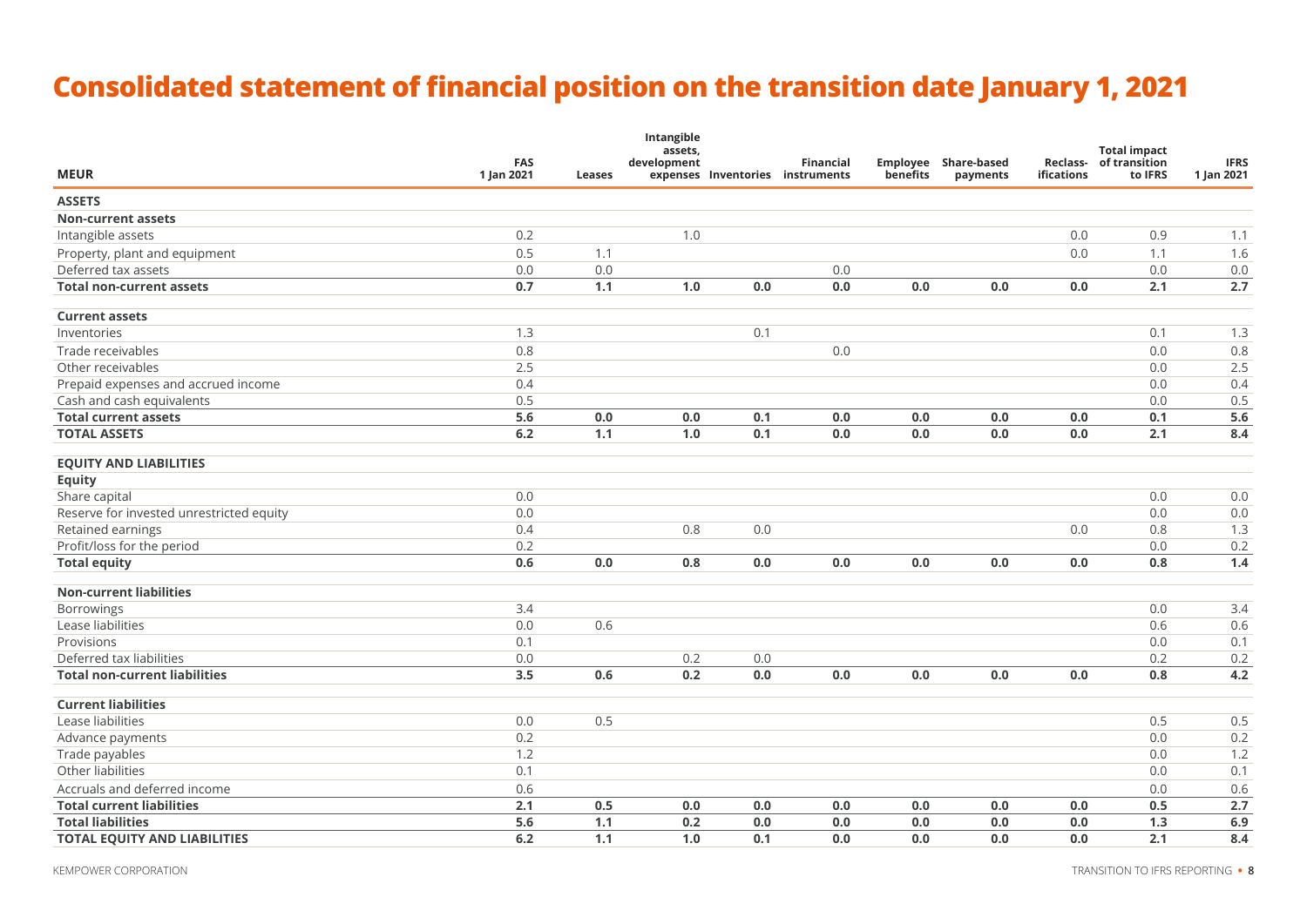## **Notes to the IFRS financial statements**

Kempower has applied the following first-time adopter's practical expedients:

- Lease liability is measured at present value of the remaining lease payments at the date of transition
- Right-of-use assets are measured at the date of transition at the amount equal to the lease liability
- Kempower's incremental discount rate has been used for discounting and a single discount rate has been applied to all lease contracts with similar characteristics

A summary of the impacts of the adoption of the IFRS standards on Kempower's consolidated statements of comprehensive income as of January 1 – December 31, 2021, as of January 1 – June 30, 2021, as of July 1 – December 31, 2021, and consolidated statements of financial position as of December 31, 2021, as of June 30, 2021 and as of January 1, 2021, is presented below.

#### **1) Leases**

As a result of the IFRS 16 standard, all essential lease agreements are recognized in the statement of financial position. The Group has applied practical expedients to lease agreements of low value and short-term agreements. At the transition date, for the lease agreements identified in accordance with IFRS 16 standard, the Group has recognized a right-of-use asset in the property, plant and equipment of the balance sheet, the value of which corresponds to the lease liability adjusted by any advance payments or accumulated unpaid lease payments. The original value of the capitalized

right-of-use asset corresponds to the lease liability, which is measured at present value of the lease payments to be paid in the future lease period.

According to standard the right to use a leased asset and a lease liability corresponding to lease payments are recognized in the balance sheet. Under FAS lease payments are recognized in other operating expenses as equal instalments during the lease period and lease payments payable after the financial year are presented as off-balance sheet liability. Under IFRS financial statements lease payments are adjusted from other operating expenses to instalments of lease liability and interest expense. Depreciation of right-of-use assets is recognized. The impact of leases has been presented in the column 1 in the statements of comprehensive income and statements of financial position.

#### **2) Development expenses**

Under FAS all development expenses relating to development projects of Kempower's technology are recognized in the income statement. Under IFRS reporting development expenses are capitalized in the balance sheet as an intangible asset when a development project is likely to generate economic benefits, the products are assessed to be technically feasible and commercially viable, capitalized expenses are measured reliably and the Group has relevant technical and financial resources to complete the development project. The impact on capitalized development expenses has been presented in the column 2 in the statements of comprehensive income and statements of financial position.

#### **3) Inventories**

Inventories have been measured at the weighted average acquisition cost or at standard cost. The acquisition cost of inventories includes all purchase costs and transport, handling and other costs directly attributable to the acquisition of inventories. Inventories are written down to net realizable value when inventory value is lower than the acquisition cost. Net realizable value is the estimated selling price in the normal conduct of business deducted by costs directly attributable to sales.

Under FAS the Group has not included fixed production overheads in the inventory values, which are allocated to inventories under IFRS reporting. The impact on inventories has been presented in the column 3 in the statements of comprehensive income and statements of financial position.

#### **4) Financial instruments**

#### **Expected credit loss**

Under IFRS 9 Kempower has applied the simplified approach to the treatment of expected credit losses of trade receivables, thus all trade receivables are deducted by lifetime expected credit losses. Expected credit losses are recognized in other operating expenses.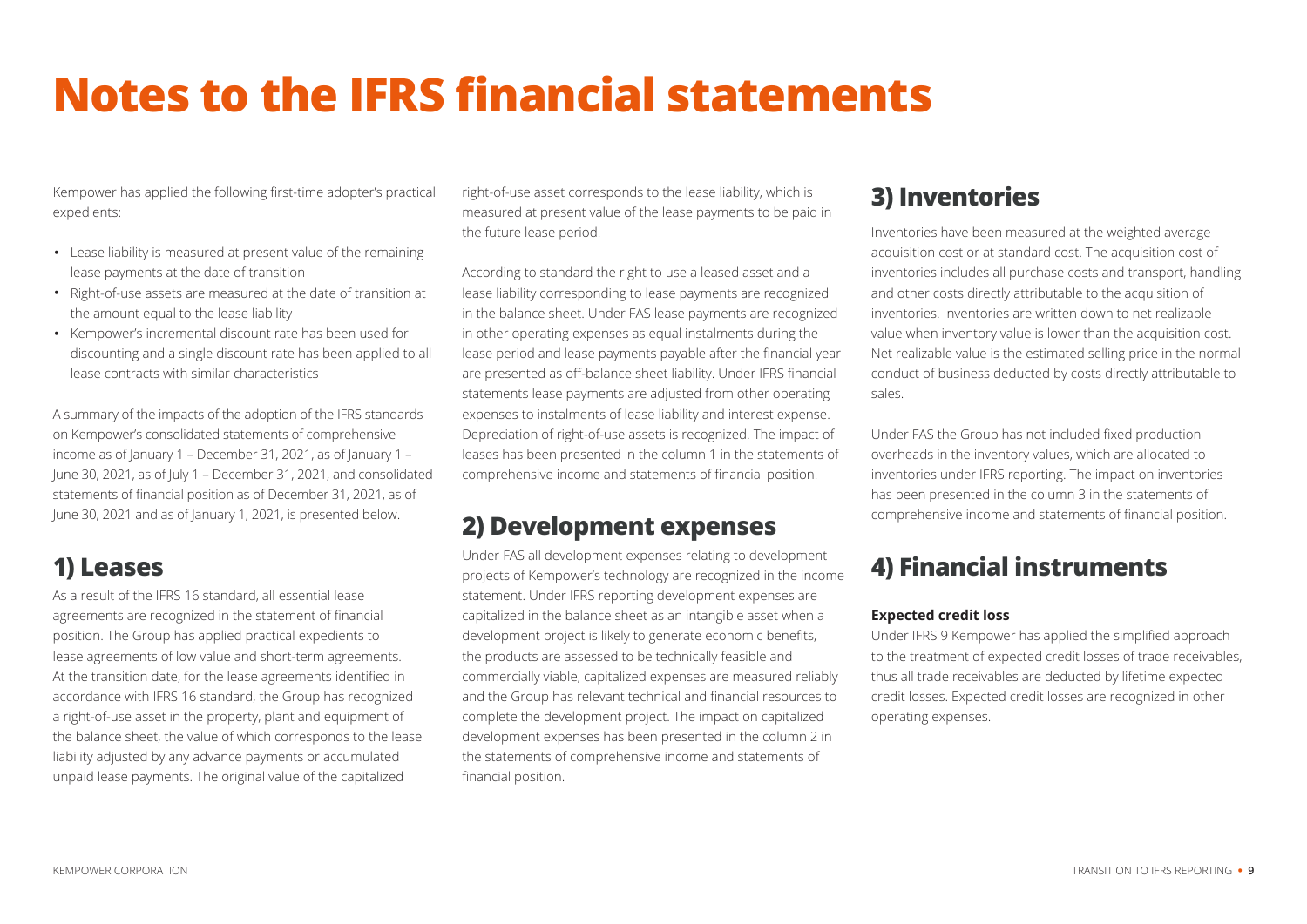The change in accounting policy relating to expected credit losses did not have material impact to the IFRS statements of financial position as of January 1, 2021, as of June 30, 2021 or December 31, 2021, or IFRS statement of comprehensive income 2021.

#### **IPO related transaction costs**

Under FAS reporting all IPO related transaction costs are expensed through the income statement in finance expenses. Under IFRS reporting IPO transaction costs directly attributable to the issuance of new shares are deducted from the reserve for invested unrestricted equity in equity. Transaction costs relating jointly to listing of all the shares are allocated to each share. The costs relating to existing shares are expensed through the statement of comprehensive income and costs of new shares are recognized in equity. The impact on IPO related transaction costs has been presented in the column 4 in the statements of comprehensive income and statements of financial position.

#### **5) Employee benefits**

Employee benefits consist of payments based on employee services and payments relating to termination of employment. Difference between FAS and IFRS reporting relates to accounting rules of post-employment benefits when the arrangement is classified as defined benefit plan. Kempower's pension plans are mainly defined contribution plans, such as TyEL pension plan in Finland, which is based on fixed payments. Defined contribution plan does not form legal or constructive obligation to make further payments in later post-employment periods.

On the IFRS transition date the Group has a defined benefit plan in the subsidiary in Norway. The present value of the defined benefit obligation under defined benefit plan is the present value of the expected payments in the future based on employee services at the balance sheet date and in previous financial years before deduction of plan assets. The defined benefit obligation is calculated annually by independent actuaries and recognized as an asset or liability. The net interest cost is the increase in the present value of a defined benefit obligation during a period which arises because the benefits are one period closer to settlement. This cost is recognized as employee benefit expense in the comprehensive income. Remeasurement gains and losses arising from experience adjustments and changes in actuarial assumptions are recognized in the period in which they occur in other comprehensive income.

On the IFRS transition date January 1, 2021, Kempower did not have any defined benefit plans. The change in accounting policy relating to defined benefit plans did not have material impact to the Group's IFRS statement of financial position as of December 31, 2021, or IFRS statement of comprehensive income 2021.

#### **6) Share-based payments**

Kempower has issued a share-based option plan to its key employees and an employee share purchase plan to all of its employees. The arrangements are long-term incentive programs, which are granted for employees' commitment. The Group has applied IFRS 2 standard to both incentive programs. The granted option rights are measured at fair value at grant date and recognized as expenses in the statement of comprehensive income over the vesting period, and corresponding increase in equity.

In the employee share purchase plan the employees are granted the right to subscribe shares at a value below the fair value. The issued shares are measured at fair value and the difference between the fair value of the shares issued less the amount received from employees are recognized as an expense over the employment obligation period. The impacts on share-based payments are presented in the column 6 in the statements of comprehensive income and statements of financial position.

#### **7) Reclassifications**

Under IFRS Kempower has reclassified improvements to leased premises from intangible assets to property, plant and equipment. The change in reclassification has no material impact on Group's IFRS statement of financial position.

#### **Summary of the impacts of IFRS adoption to the consolidated equity and result for the period**

The following tables present the impact of the adoption of IFRS standards to the equity and result of Kempower Group for the periods presented below.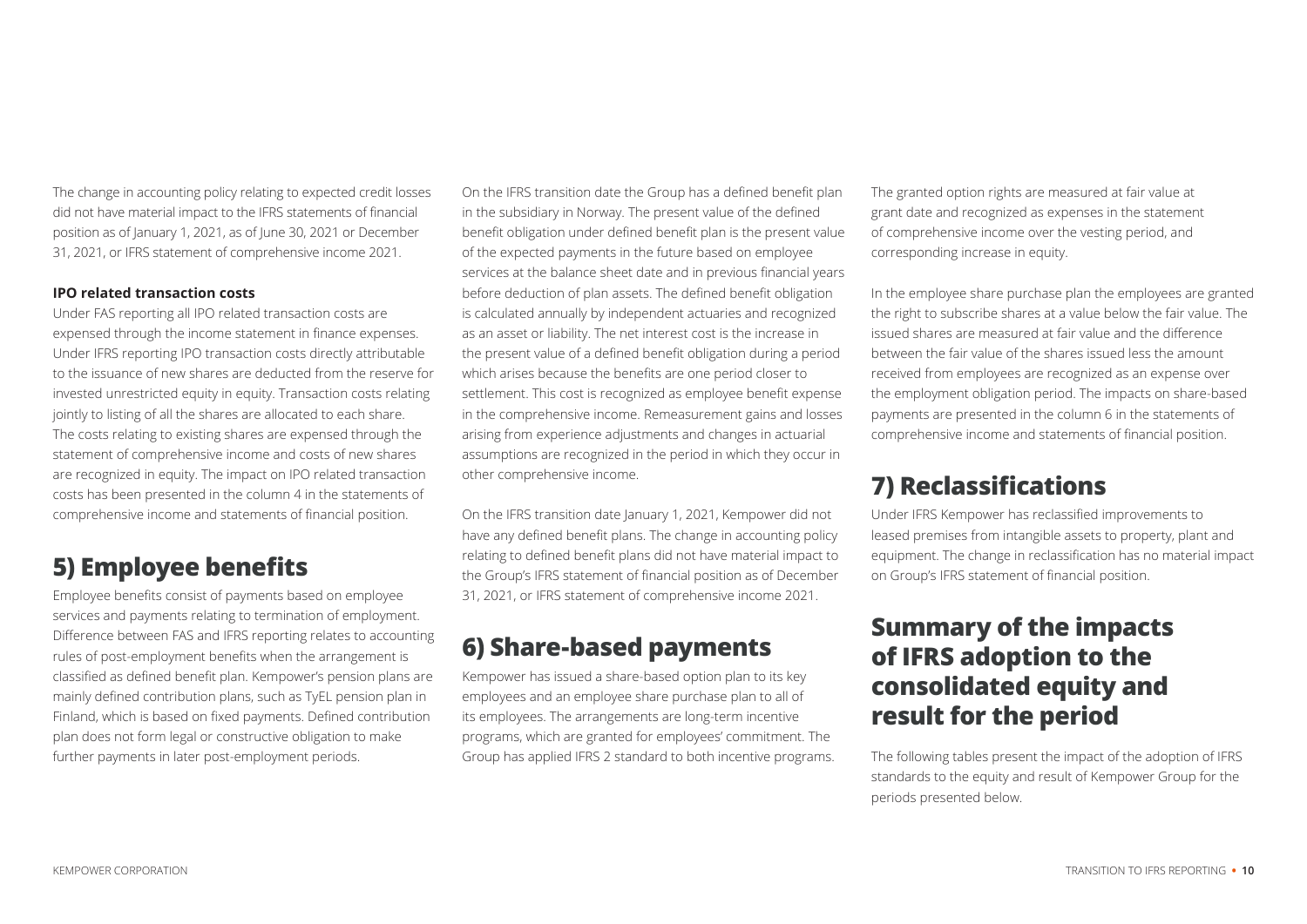| <b>EQUITY RECONCILIATION 2021</b> |  |
|-----------------------------------|--|
|-----------------------------------|--|

| <b>MEUR</b>                             | <b>Note</b>    | 31 Dec 2021 | 30 June 2021 | 1 Jan 2021 |
|-----------------------------------------|----------------|-------------|--------------|------------|
| <b>Equity FAS</b>                       |                | 96.7        | 0.4          | 0.6        |
| IFRS adjustments:                       |                |             |              |            |
| Leases                                  | 1 <sub>1</sub> | 0.0         | 0.0          |            |
| Intangible assets, development expenses | 2)             | 0.6         | 0.7          | 0.8        |
| Inventories                             | 3)             | 0.2         | 0.1          | 0.0        |
| Financial instruments                   | 4)             | 0.0         | 0.0          |            |
| Employee benefits                       | 5)             | 0.0         |              |            |
| Share-based payments                    | 6)             | 0.0         |              |            |
| Total adjustments                       |                | 0.8         | 0.8          | 0.8        |
| <b>Equity IFRS</b>                      |                | 97.5        | 1.2          | 1.4        |

#### **RECONCILIATION OF THE RESULT FOR THE PERIOD 2021**

| <b>MEUR</b>                             | <b>Note</b> | 1 Jan-31 Dec 2021 | 1 Jan-30 Jun 2021 | 1 July-31 Dec 2021 |
|-----------------------------------------|-------------|-------------------|-------------------|--------------------|
| <b>Profit/loss for the period FAS</b>   |             | $-4.5$            | $-0.3$            | $-4.3$             |
| IFRS adjustments:                       |             |                   |                   |                    |
| Leases                                  |             | 0.0               | 0.0               | 0.0                |
| Intangible assets, development expenses | (2)         | $-0.2$            | $-0.1$            | $-0.1$             |
| Inventories                             | 3)          | 0.2               | 0.1               | 0.1                |
| <b>Financial instruments</b>            | 4)          | 4.9               | 0.0               | 4.9                |
| Employee benefits                       | 5)          | $-0.0$            |                   | $-0.0$             |
| Share-based payments                    | 6)          | $-0.1$            |                   | $-0.1$             |
| Total adjustments                       |             | 4.8               | 0.0               | 4.8                |
| Profit/loss for the period IFRS         |             | 0.3               | $-0.3$            | 0.5                |

#### **Key figures, formulas of key figures and reconciliations**

Kempower presents certain key figures, which mainly relate to business performance and profitability. All of these performance measures are not defined in IFRS standards and they are classified as alternative performance measures. Kempower follows ESMA's (European Securities and Market Authority) recommendations for its reporting on alternative performance measures.

Kempower uses alternative performance measures to reflect business performance and profitability. In Kempower's view, the alternative performance measures provide the investors, securities analysts and other parties with significant additional information related to Kempower's results of operations, financial position and cash flows and are widely used by analysts, investors and other parties. The alternative performance measures should not be considered in isolation or as substitute to the measures under IFRS. All companies do not calculate alternative performance measures in a uniform way, and, therefore, the alternative performance measures presented may not be comparable with similarly named measures presented by other companies.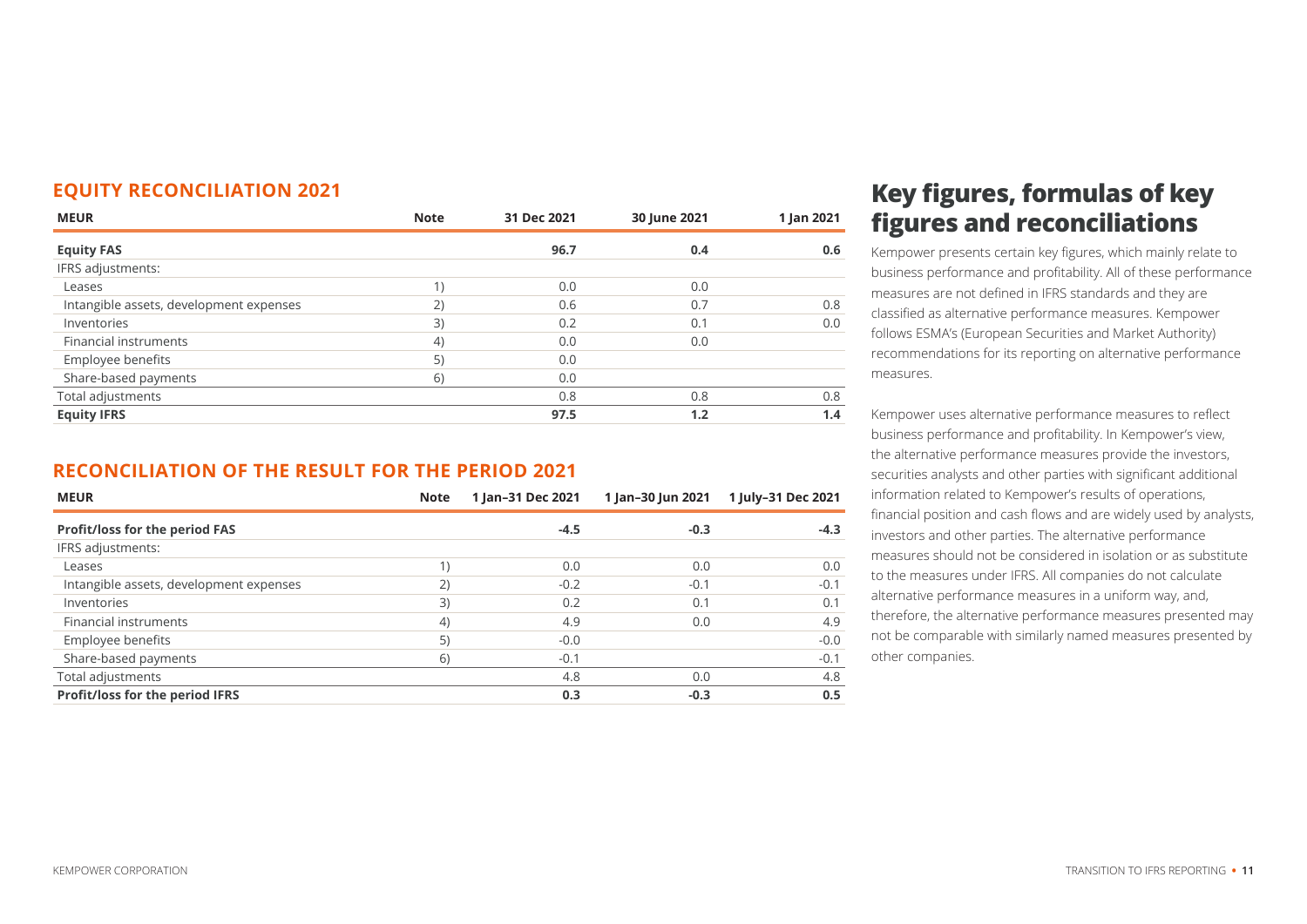| <b>RECONCILIATION OF THE KEY FIGURES</b> |  |  |
|------------------------------------------|--|--|
|------------------------------------------|--|--|

| <b>MEUR</b>                                                                                             | 1 Jan-30 June<br>2021 | 1 July-31 Dec<br>2021 | 1 Jan-31 Dec<br>2021 |
|---------------------------------------------------------------------------------------------------------|-----------------------|-----------------------|----------------------|
| Revenue growth, %                                                                                       |                       |                       |                      |
| Revenue                                                                                                 | 9.0                   | 18.4                  | 27.4                 |
| Revenue of the comparative period                                                                       | 0.7                   | 2.5                   | 3.3                  |
| Change of revenue                                                                                       | 8.3                   | 15.9                  | 24.1                 |
| Revenue growth, %                                                                                       | 1,107%                | 633%                  | 741%                 |
| <b>Gross profit</b>                                                                                     |                       |                       |                      |
| Revenue                                                                                                 | 9.0                   | 18.4                  | 27.4                 |
| Materials and services                                                                                  | $-4.6$                | $-9.0$                | $-13.6$              |
| Variable employee benefits                                                                              | $-0.3$                | $-0.6$                | $-0.9$               |
| Gross profit                                                                                            | 4.1                   | 8.8                   | 12.9                 |
| <b>Items affecting comparability</b>                                                                    |                       |                       |                      |
| Capital reorganisation expenses related to First North Listing presented in<br>other operating expenses | 0.2                   | 1.5                   | 1.7                  |
| Items affecting comparability                                                                           | 0.2                   | 1.5                   | 1.7                  |
| <b>Operative EBIT</b>                                                                                   |                       |                       |                      |
| Operating profit/loss (EBIT)                                                                            | 0.0                   | $-0.7$                | $-0.7$               |
| Items affecting comparability                                                                           | 0.2                   | 1.5                   | 1.7                  |
| Operative EBIT                                                                                          | 0.2                   | 0.8                   | 1.0                  |
| <b>Investments</b>                                                                                      |                       |                       |                      |
| Investments in intangible assets                                                                        | 0.0                   | 0.2                   | 0.2                  |
| Investments in property, plant and equipment excluding Right-of-Use assets                              | 0.6                   | 0.8                   | 1.4                  |
| Investments                                                                                             | 0.6                   | 1.0                   | 1.6                  |
| Earnings per share, basic, EUR                                                                          |                       |                       |                      |
| Profit/loss for the period attributable to the equity holders of the Company                            | $-0.3$                | 0.5                   | 0.3                  |
| Average number of shares, 1,000 pcs                                                                     | 38,013                | 39,644                | 38,835               |
| Earnings per share, basic, EUR                                                                          | $-0.01$               | 0.01                  | 0.01                 |
| Earnings per share, diluted, EUR                                                                        |                       |                       |                      |
| Profit/loss for the period attributable to the equity holders of the Company                            | $-0.3$                | 0.5                   | 0.3                  |
| Average number of shares adjusted for the dilutive effect, 1,000 pcs                                    | 38,013                | 39,667                | 38,847               |
| Earnings per share, diluted, EUR                                                                        | $-0.01$               | 0.01                  | 0.01                 |

Order backlog, order intake and revenue growth are used as key figures to reflect the development of the Group's business volume. Order backlog reflects the amount of legally binding orders received from the external customers, which are not yet delivered to customers nor recognized in the revenue. Order intake reflects the legally binding orders received from the external customers during the period. Revenue growth (%) describes the relative change of revenue compared to the revenue of the comparative period.

Operative EBIT is used to reflect the comparable profitability and improve the comparability of operational performance between periods. Material items outside the ordinary course of business including gains and losses on disposal, impairment charges and items relating to structural arrangements and capital reorganisations are identified as items affecting comparability.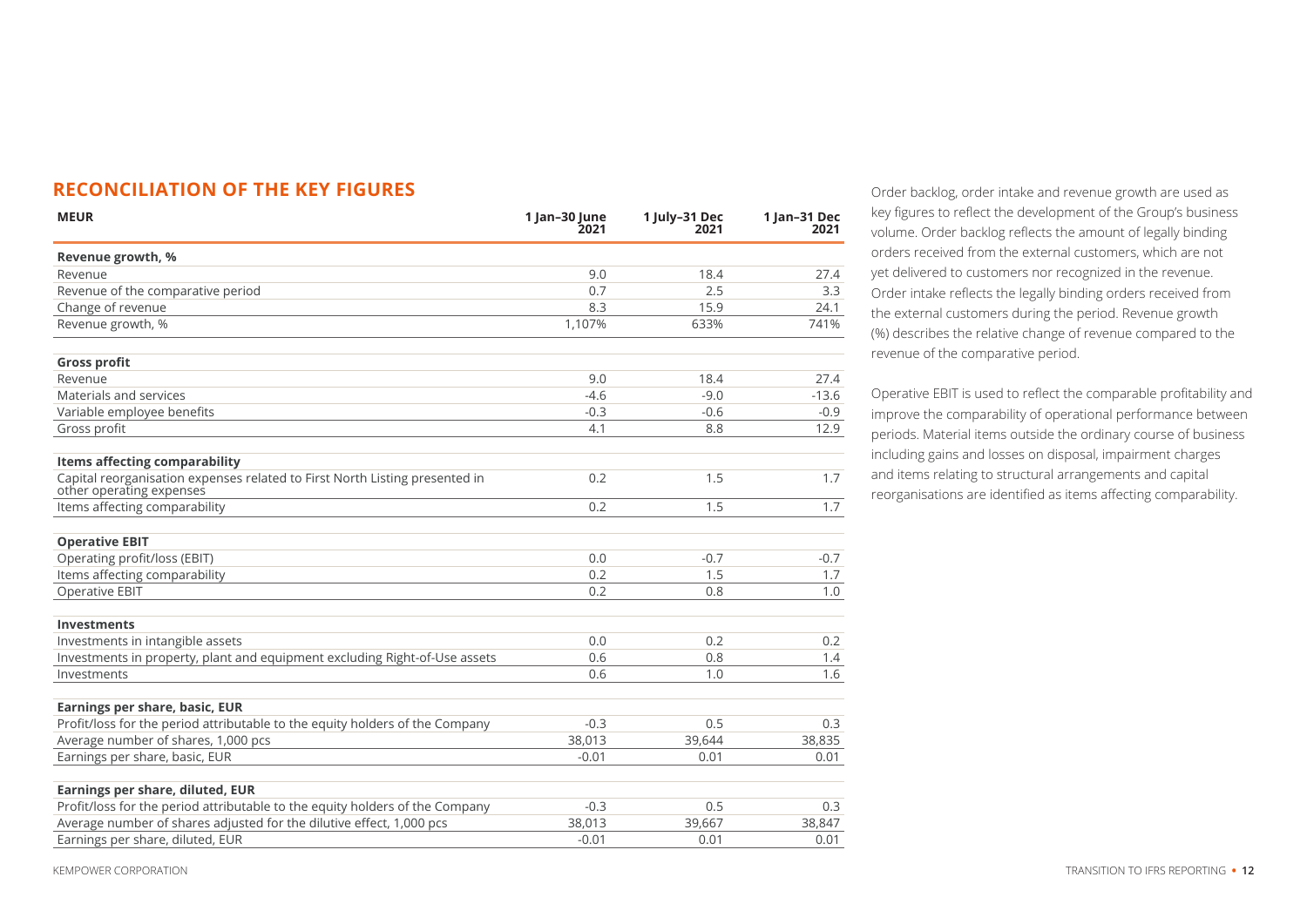## **Calculation of key figures**

| <b>Key figure</b>             | <b>Definition</b>                                                                                                                                                                          |
|-------------------------------|--------------------------------------------------------------------------------------------------------------------------------------------------------------------------------------------|
| Order backlog                 | Received legally binding orders from external customers not yet delivered to customer                                                                                                      |
| Order intake                  | Received legally binding orders from external customers during the period                                                                                                                  |
| Revenue growth, %             | Change of revenue compared to the revenue of the comparative period presented as a percentage                                                                                              |
| Gross profit                  | Revenue - Materials and services - Variable employee benefits                                                                                                                              |
| Gross margin, %               | Gross profit as a percentage of revenue                                                                                                                                                    |
| <b>EBITDA</b>                 | Earnings before interest, taxes, depreciation and amortisation                                                                                                                             |
| EBITDA margin, %              | EBITDA as a percentage of revenue                                                                                                                                                          |
| EBIT margin, %                | Operating profit/loss (EBIT) as a percentage of revenue                                                                                                                                    |
| Operative EBIT                | Operating profit/loss (EBIT) - Items affecting comparability                                                                                                                               |
| Operative EBIT margin, %      | Operative EBIT as a percentage of revenue                                                                                                                                                  |
| Equity ratio, %               | Total equity / (Total assets - Advance payments)                                                                                                                                           |
| Investments                   | Investments in intangible assets and property, plant and equipment excluding Right-of-Use assets                                                                                           |
| Net debt                      | Non-current borrowings and leasing liabilities + Current borrowings and leasing liabilities - Cash and cash equivalents                                                                    |
| Items affecting comparability | Material items outside the ordinary course of business including gains/losses on disposal, impairment charges and items relating to structural<br>arrangements and capital reorganisations |
| Earnings per share, basic     | Profit/loss for the period attributable to the equity holders of the Company divided by the weighted average number of shares outstanding<br>during the period                             |
| Earnings per share, diluted   | Profit/loss for the period attributable to the equity holders of the Company divided by the weighted average number of shares outstanding<br>adjusted for the dilutive effect              |